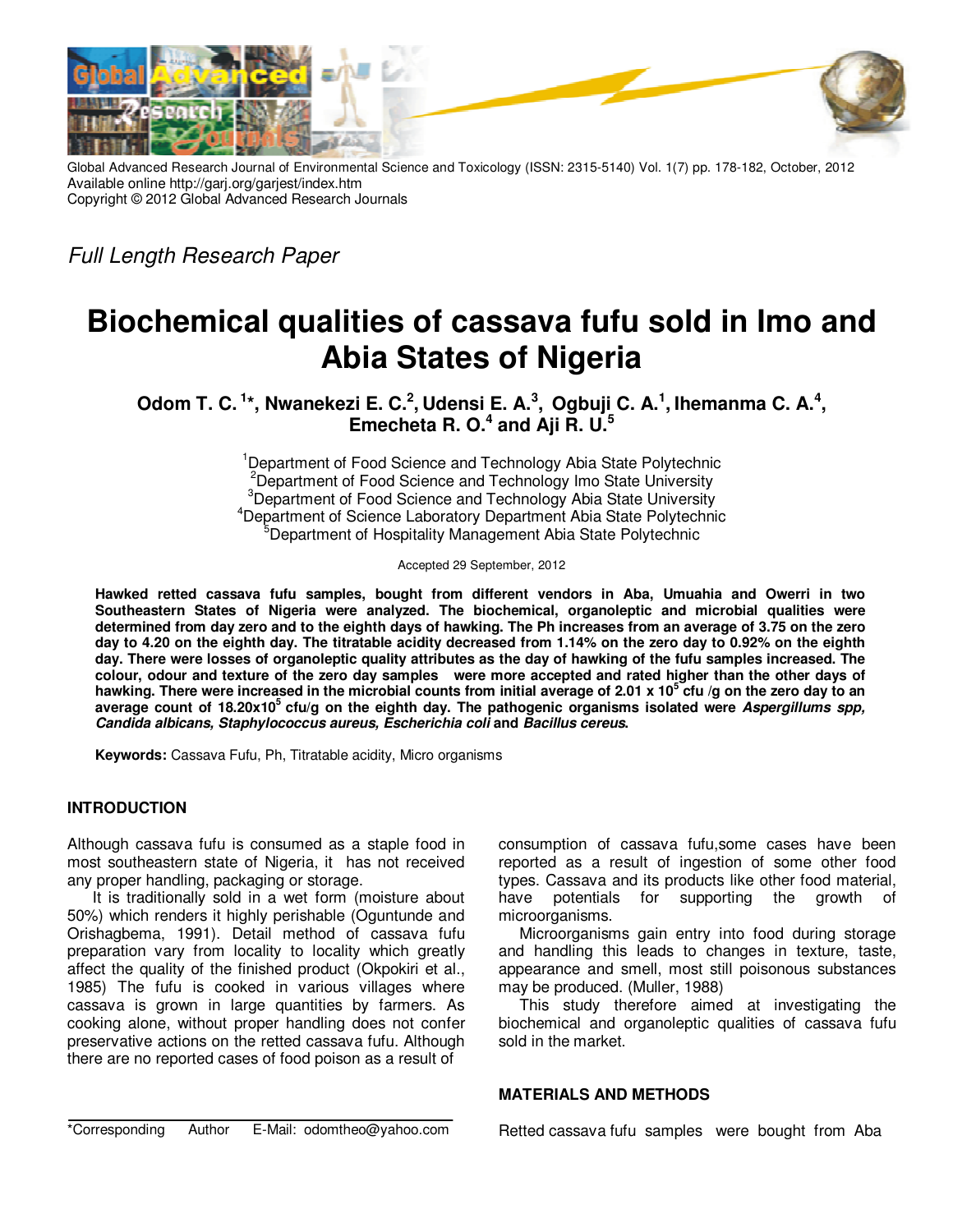| <b>Time</b>  |                              |                 | Sample pH        |                 |                 |             |
|--------------|------------------------------|-----------------|------------------|-----------------|-----------------|-------------|
| (Days)       | <b>CFET</b>                  | <b>CFNK</b>     | <b>CFUM</b>      | <b>CFKK</b>     | <b>CFAR</b>     | <b>LSD</b>  |
| $\Omega$     | $3.85 + 00^a$                | $3.75 + 0.00^a$ | $3.80 + 0.00^a$  | $3.85 + 0.00^a$ | $3.75 + 0.00^a$ | $\mathbf 0$ |
|              | $3.90 + 0.00^a$              | $3.80 + 0.00^a$ | $3.90 + 0.00^a$  | $3.90 + 0.00^a$ | $3.80 + 0.00^a$ | $\mathbf 0$ |
| $\mathbf{2}$ | $4.00 + 0.00a$               | $3.90 + 0.00^a$ | $3.99 + 0.00^a$  | $4.00 + 0.00^a$ | $3.93 + 0.00^a$ | 0           |
| 3.           | 4.10 $\pm$ 0.00 <sup>a</sup> | $3.95 + 0.00^a$ | $4.00 + 0.00^a$  | $4.10 + 0.00^a$ | $3.96 + 0.00^a$ | 0           |
| 4.           | $4.15 + 0.00^a$              | $4.15 + 0.00^a$ | $4.15 + 0.00^a$  | $4.15 + 0.00^a$ | $4.10 + 0.00^a$ | $\mathbf 0$ |
| 5.           | $4.20 + 0.00^a$              | $4.20 + 0.00^a$ | 4.15+0.00 $^{a}$ | $4.20 + 0.00^a$ | $4.10 + 0.00^a$ | $\mathbf 0$ |
| 6.           | $4.20 + 0.00a$               | $4.25 + 0.00^a$ | $4.20 + 0.00^a$  | $4.20 + 0.00^a$ | $4.15 + 0.00^a$ | 0           |
| 7.           | $4.20 + 0.00^a$              | 435+0.00 $^{a}$ | $4.20 + 0.00^a$  | $4.20 + 0.00^a$ | $4.18 + 0.00^a$ | $\mathbf 0$ |
| 8.           | $4.25 + 0.00^a$              | $4.35 + 0.00^a$ | $4.22 + 0.00^a$  | $4.21 + 0.00^a$ | $4.19 + 0.00^a$ | 0           |

Table 1. pH of cassava fufu stored for various days under ambient temperature

Values are the means of triplicate + standard deviations. Means within the rows followed by the same letter are significantly not different from each other.

LSD = Least Significant Difference

market (Ariaria CFAR, and Ekeapara CFEK), Owerri market (Nekede CFNK and Irete CFER) and Umuahia urban market (CFUM) They were marked and given to a cassava fufu hawker in the same area who mixed them with her wares and hawked them together. Each marked wrapped sample was collected from the hawker every day for analysis. Samples were collected with sterile containers and covered immediately, and were taken to the laboratory for analysis. Samples for analysis were collected three times respectively from the hawkers.

### **Chemical and Organoleptic Analysis**

The pH and total titratable acidity were determined using AOAC (1990) method. A 20-man member panel was used for the organoleptic evaluation of colour, odour and texture based on 5-point hedonic scale (Iwe, 2002)

### **Microbiological Analysis**

One gram from each of the fufu wraps was separately homogenized in 9 ml of sterile peptone water. The dilution was serially made until 10<sup>-5'</sup> level of dilution was obtained. Isolation and identification was done according to the method of Ogbulie et al., (2005) and ICMMSF (1978). For bacterial isolation, nutrient agar, macConkey agar were used, while sabouraud dextrose agar was used for fungi isolation. Total viable counts of bacteria were determined by enumerating the colony forming units (cfu/g) by pour plating 1 ml of  $10^{-5}$  diluent incubated at  $37^{\circ}$ C for 48 hours. Total fungi counts were determined by pour plating also and incubated at 37<sup>°</sup>C for 3 days. The experiments were carried out in triplicates. Pure cultures of bacteria and fungal isolates were obtained **Discrete** colonies respectively. were aseptically transferred by streaking using sterile wire loops onto

sterile nutrient agar, macConkey agar slants for bacteria and sabouraud dextrose agar slants for fungi to obtain pure cultures.

### **Characterization and Identification of Isolates**

Bacteria isolates were characterized and identified by initially examining colonies morphology on their cultural properties followed by physiological and biochemical (Motility, citrate, coagulase, indole, starch tests. fermentation, gram stain, spore stain catalase and oxidase). The fungal isolates were characterized by their cultural properties stained with cotton-blue lactophenol solution and observed under low power objective lens. Chessbrough (2002); Kovac (1956); ICMMSF (1978); Ogbulie et al. (2005).

### **Data Statistical Analysis**

All plates were prepared in triplicates. The plate counts were expressed in colony forming unit (cfu/g). The pH and total titratable acidity were also done in triplicates. Data obtained were subjected to statistical analysis according to Ihekoronye (1999). Significance differences were established by Duncan multiple range test at 5% level of significance.

### **RESULTS AND DISCUSSION**

Table 1 showed the pH values of the different samples. All the fufu sample had acidic pH and this is in line with the report of Adewole (2005) and Achi and Akoma (2006) which stated that the pH value of the cooked retted cassava fufu falls within the pH range of  $(3.65 - 5.12)$ . This acidic pH may have restricted the growth of certain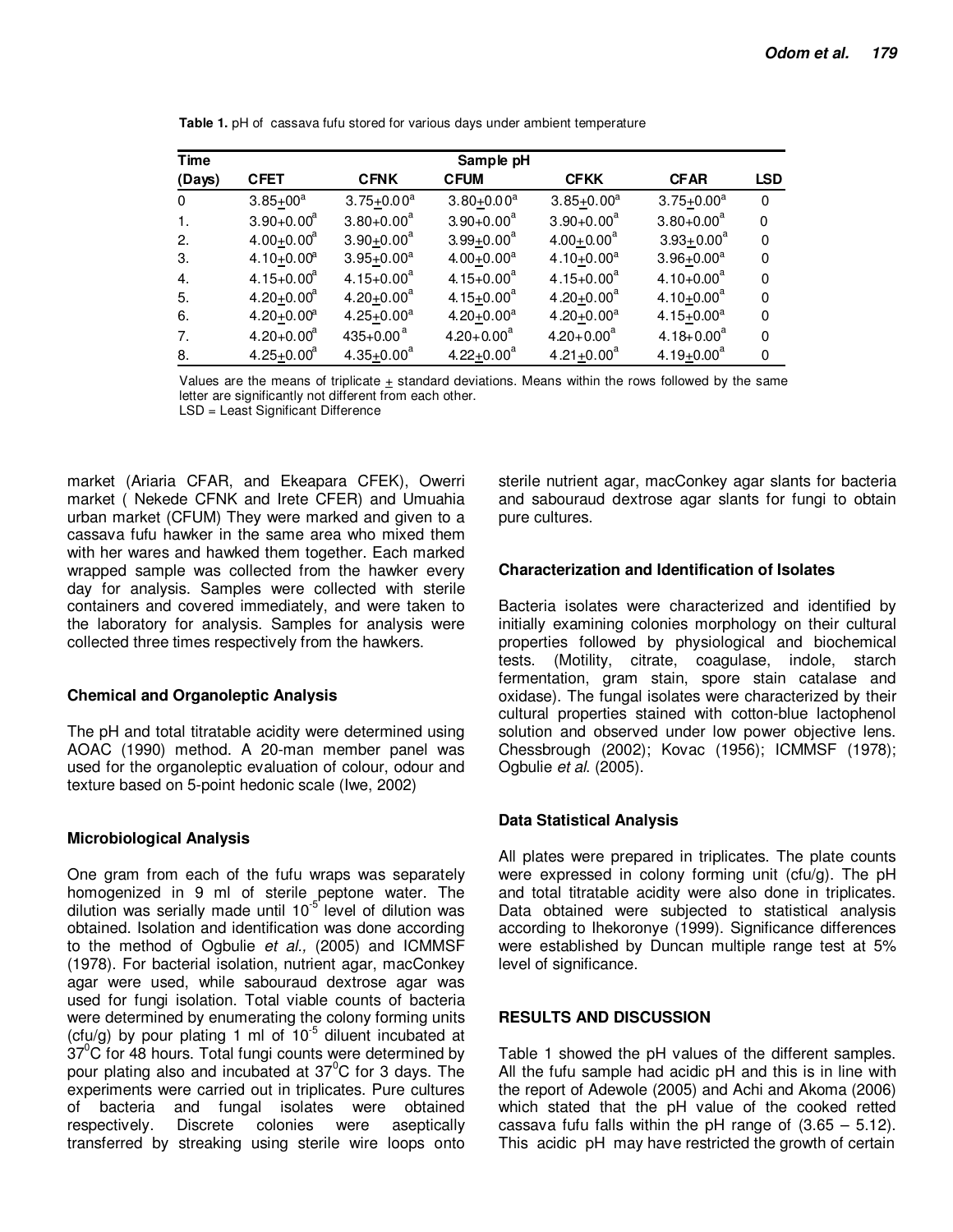| <b>Time</b> | <b>Sample Total Titratable Acidity</b> |                 |                              |                        |                              |            |  |  |  |  |  |
|-------------|----------------------------------------|-----------------|------------------------------|------------------------|------------------------------|------------|--|--|--|--|--|
| (Days       | <b>CFET</b>                            | <b>CFNK</b>     | <b>CFUM</b>                  | <b>CFKK</b>            | <b>CFAR</b>                  | <b>LSD</b> |  |  |  |  |  |
| 0.          | $1.05 + 0.02$ <sup>c</sup>             | $1.21+0.5^{6}$  | $1.14 + 0.01$ <sup>a</sup>   | $0.93 + 0.0^d$         | $1.21+0.02^{\overline{a}}$   | 0.22       |  |  |  |  |  |
| -1.         | 1.01 $\pm$ 0.4 <sup>d</sup>            | $1.16 + 0.04^c$ | 1.11 $\pm$ 0.01 <sup>b</sup> | $0.92 \pm 0.1^{\circ}$ | 1.15 $\pm$ 0.02 <sup>a</sup> | 0.04       |  |  |  |  |  |
| 2.          | $0.99 + 0.1^b$                         | $1.00 + 0.1^b$  | $0.99 + 0.04^b$              | $0.95 + 0.1^b$         | $1.11+0.1^a$                 | 1.5        |  |  |  |  |  |
| 3.          | $0.99 + 0.1^b$                         | $0.99+0.02^b$   | $0.99 + 0.01^{\circ}$        | $0.94 + 0.01^{\circ}$  | $1.10 + 0.01^a$              | 0.07       |  |  |  |  |  |
| 4.          | $0.96 + 0.01^a$                        | $0.99 + 0.01^a$ | $0.98 + 0.1^a$               | $0.93 + 0.01^b$        | $0.99 + 0.06^a$              | 0.22       |  |  |  |  |  |
| 5.          | $0.96 + 0.01^a$                        | $0.98 + 0.01^a$ | $0.97 + 0.01^a$              | $0.93 + 0.01^b$        | $0.99 + 0.01^a$              | 0.22       |  |  |  |  |  |
| 6.          | $0.95 + 0.01^a$                        | $0.98 + 0.01^a$ | $0.97 + 0.01^a$              | $0.92 + 0.01^a$        | $0.98 + 0.00^a$              | 2.6        |  |  |  |  |  |
| 7.          | $0.95 \pm 0.01^a$                      | $0.98 + 0.01^a$ | $0.96 + 0.01^a$              | $0.92 + 0.01^a$        | $0.97 + 0.01^a$              | 2.6        |  |  |  |  |  |
| 8.          | $0.95 + 0.1^a$                         | $0.97 + 0.1^a$  | $0.96 + 0.01^a$              | $0.92 + 0.01^a$        | $0.97 + 0.01^a$              | 2.6        |  |  |  |  |  |

Table 2. Total titratable acidity of cassava fufu stored for various days

Values are the means of triplicate determination  $\pm$  standard deviations. Means within the rows followed by the same letter are significantly not different from each other.

| Time   | <b>Sample and their Scores</b> |              |               |              |               |  |  |  |  |  |  |  |  |
|--------|--------------------------------|--------------|---------------|--------------|---------------|--|--|--|--|--|--|--|--|
| (Days) | <b>CFET</b>                    | <b>CFNK</b>  | <b>CFUM</b>   | <b>CFKK</b>  | <b>CFAR</b>   |  |  |  |  |  |  |  |  |
| 0.     | $4.8 + 0.49$                   | $4.6 + 0.49$ | $4.5 + 0.30$  | $4.4 + 0.49$ | $4.40 + 0.40$ |  |  |  |  |  |  |  |  |
| 1.     | $4.6 + 0.69$                   | $4.5 + 0.50$ | $4.40 + 0.66$ | $4.4 + 0.46$ | $4.3 + 0.46$  |  |  |  |  |  |  |  |  |
| 2.     | $3.9 + 0.42$                   | $3.6 + 0.49$ | $3.6 + 0.48$  | $3.4 + 0.52$ | $3.2 + 0.56$  |  |  |  |  |  |  |  |  |
| 3.     | $3.8 + 0.44$                   | $3.6 + 0.49$ | $3.5 + 0.50$  | $3.4 + 0.52$ | $3.2 + 0.56$  |  |  |  |  |  |  |  |  |
| 4.     | $2.6 + 0.50$                   | $2.5 + 0.50$ | $2.5 + 0.50$  | $2.4 + 0.50$ | $2.2 + 0.50$  |  |  |  |  |  |  |  |  |
| 5.     | $2.6 + 0.50$                   | $2.5 + 0.50$ | $2.5 + .50$   | $2.4 + 0.50$ | $2.2 + 0.50$  |  |  |  |  |  |  |  |  |
| 6.     | $2.1 + 0.30$                   | $2.2 + 0.57$ | $1.9 + 0.30$  | $1.5 + .50$  | $1.3 + 0.50$  |  |  |  |  |  |  |  |  |
| 7.     | $1.9 + 0.30$                   | $1.8 + 0.41$ | $1.5 + 0.50$  | $1.3 + 0.50$ | $1.3 + 0.50$  |  |  |  |  |  |  |  |  |
| 8.     | $1.3 + 0.50$                   | $1.3 + 0.50$ | $1.2 + 0.50$  | $1.2 + 0.50$ | $1.1 + 0.50$  |  |  |  |  |  |  |  |  |

Table 3. Sensory evaluation scores of colour for stored cassava fufu

Values are the means of triplicate determinations  $\pm$  standard deviation.

micro-organism. As the days of hawking increases the pH increases from 3.75 to 4.20 allowing the growth of the pathogenic and spoilage organisms. Increasing pH of food during storage has been attributed to the release of ammonia by spoilage micro-organisms (Sarkar et al., 2006; Olawepo et al., 2001) The total titratable acidity decreases as the pH increases. From Table 3 it was observed that the sensory qualities decreased with increase in the number of days of hawking for all the samples. The firm texture becomes sticky, the colour changes and odour becomes more pungent On the eight day different colours were seen on the retted cassava fufu. The different colours were as a result of biochemical changes and conspicuous growth of different micro-organisms.

Table 4 showed rapid increases in the microbial count among the samples. On the initial day, CFET, CFNK, CFUM, CFKK and CFAR recorded  $1.85 \times 10^5$  (cfu/g), 1.35x  $10^5$  (cfu/g), 1.08x10<sup>6</sup> (cfu/g), 2.70 x 10<sup>5</sup> (cfu/g) and 2.80 x  $10^5$  (cfu/g) respectively. On the eight day of hawking the microbial counts were 18.70 x  $10^5$  cfu/g, 18.24 x10.<sup>5</sup> (cfu/g), 16.90 x 10<sup>5</sup> (cfu/g), 19.08X10<sup>5</sup> (cfu/g) and 19.05  $x10^5$  (cfu/g), respectively. This indicates that

the storage temperature, pH and total titratable acidity in the fufu samples, favour the growth of micro-organisms. Table 5 showed the dominant micro-organisms isolated from all the samples. The organisms were Staphylococcus aureus, Bacillus cereus, Candida albicans, Escherichia coli, and Aspergillus spp. Isolation of these organisms is an indication of post processing contamination as a result of poor handling and is of very paramount public health concern.

The high temperature commonly involved in the preparation of retted cassava fufu is sufficient to eliminate most of the micro-organisms but postprocessing contamination may occur which affected the quality of the final product. The food may be contaminated during mixing, kneading, moulding and hawking. The presence of Stapylococcus aureus in the samples is due to contamination from the skin, mouth, or nose of the handlers or hawkers.

Bacillus cereus an opportunistic pathogen of humans, is a frequent inhabitant of soil, leaf surfaces and wrapping materials. Its presence in the fufu is due to the materials used in wrapping and packaging.

Aspergillus spp in the food may lead to food poison-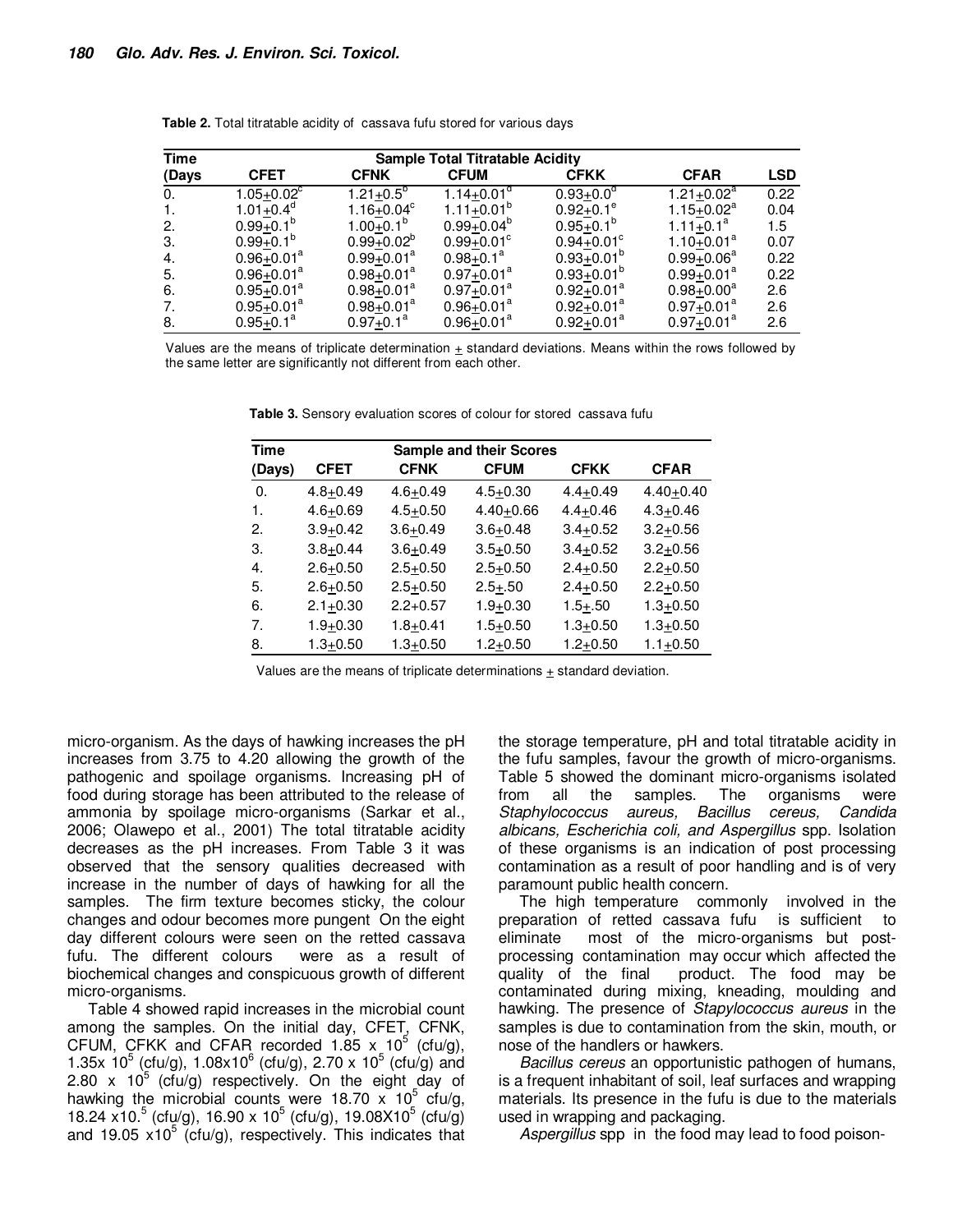| <b>Time</b> | Microbial Counts x 10 <sup>5</sup> cfu |                            |                              |                              |                              |            |  |  |  |  |
|-------------|----------------------------------------|----------------------------|------------------------------|------------------------------|------------------------------|------------|--|--|--|--|
| (Days       | <b>CFET</b>                            | <b>CFNK</b>                | <b>CFUM</b>                  | <b>CFKK</b>                  | <b>CFAR</b>                  | <b>LSD</b> |  |  |  |  |
| $\Omega$    | $1.85+0.04^b$                          | $1.35+0.04^c$              | $1.08 + 0.04^d$              | $2.70 + 0.08^a$              | $2.80 + 0.04^a$              | 0.29       |  |  |  |  |
| -1.         | $2.09 + 0.04^a$                        | $2.25 + 0.04^a$            | $1.85 + 0.04^d$              | $3.05 + 0.04^b$              | $3.08 + 0.04^b$              | 0.13       |  |  |  |  |
| 2.          | $3.30+0.04^a$                          | $3.60+0.4^b$               | $3.00 + 004$ <sup>c</sup>    | $3.30 \pm 0.04$ <sup>d</sup> | 4.30 $\pm$ 0.04 <sup>b</sup> | 2.6        |  |  |  |  |
| 3.          | $5.00+0.04^a$                          | $5.50+004^c$               | $4.60 \pm 0.04$ <sup>d</sup> | $6.00 + 0.04^b$              | $5.70 + 0.04^c$              | 0.09       |  |  |  |  |
| 4.          | $7.00 + 0.04$ <sup>a</sup>             | $6.90 + 0.04$ <sup>a</sup> | $5.00 + 0.04$ <sup>a</sup>   | $7.00 + 0.04$ <sup>a</sup>   | $7.40 + 0.04$ <sup>a</sup>   | 8.9        |  |  |  |  |
| 5.          | $8.00 + 0.08$ <sup>a</sup>             | $8.20+0.04^b$              | $7.06 + 0.01a$               | $9.00 + 0.04$ <sup>a</sup>   | $9.10 + 0.03^a$              | 2.9        |  |  |  |  |
| 6.          | $10.80 + 0.04^a$                       | $11.46 + 0.04^b$           | $11.56 + 0.94^c$             | $13.10 + 0.08^a$             | $13.20 + 004^a$              | 1.5        |  |  |  |  |
| 7.          | $14.3 + 0.08a$                         | $14.31 + 0.12^d$           | $13.75 + 0.8^e$              | $15.30 + 0.1$ <sup>c</sup>   | $16.30 + 0.16^b$             | 0.37       |  |  |  |  |
| 8.          | $18.3 + 0.04^a$                        | $18.1 + 0.02^b$            | $1700 + 0.04^c$              | $19.00 + 0.14^b$             | $18.80 + 0.14^b$             | 2.36       |  |  |  |  |

Table 4. Microbial counts of stored cassava fufu

Values are the means the triplicate determinations  $\pm$  standard deviations. Means within the rows followed by the same letter(s) are significantly not different from each other.

|  |  | Table 5. Morphological and Biochemical Characteristics of bacterial and fungal isolates. |  |  |  |  |
|--|--|------------------------------------------------------------------------------------------|--|--|--|--|
|--|--|------------------------------------------------------------------------------------------|--|--|--|--|

| Cultural and morphological                     |                                                   |           |                              |           |         |        |         |         |         |          |         |                  |                            |                         |
|------------------------------------------------|---------------------------------------------------|-----------|------------------------------|-----------|---------|--------|---------|---------|---------|----------|---------|------------------|----------------------------|-------------------------|
| Characteristic                                 |                                                   |           |                              |           |         |        |         |         |         |          |         |                  |                            |                         |
|                                                |                                                   |           |                              |           |         |        |         |         |         |          |         |                  |                            |                         |
|                                                |                                                   |           |                              |           |         |        |         |         |         |          |         |                  |                            |                         |
|                                                | reaction<br>Gram                                  | Mortility | Catalase                     | Coagulase | Oxidase | Indole | Crtrate | Glucose | Sucrose | Mannitol | Lactose | Maltose          | Inositol                   | Dacitoli                |
| Rose pink round smooth<br>Edge slightly raised | -Ve rods                                          | $+$       |                              |           |         |        |         |         |         |          | Α       | $\ddot{}$        | $+$                        | Escherichia coli<br>$+$ |
| Colonies 2-4um rods                            |                                                   |           |                              |           |         |        |         |         |         |          |         |                  |                            |                         |
| on Macconky                                    |                                                   |           |                              |           |         |        |         |         |         |          |         |                  |                            |                         |
|                                                |                                                   |           |                              |           |         |        |         |         |         |          |         |                  |                            |                         |
|                                                |                                                   |           |                              |           |         |        |         |         |         |          |         |                  |                            |                         |
| Creamy regular smooth                          |                                                   |           |                              |           |         |        |         |         |         |          |         |                  |                            |                         |
| raised clonies 1-2um                           | +ve coci                                          |           |                              |           |         |        |         |         |         | A        |         |                  |                            | + Staphylococcus aureus |
|                                                |                                                   |           |                              |           |         |        |         |         |         |          |         |                  |                            |                         |
|                                                |                                                   |           |                              |           |         |        |         |         |         |          |         |                  |                            |                         |
| Grey round and wavy edge                       | +Ve rods                                          |           |                              |           |         |        |         |         | А       | A        |         | A                |                            | <b>Bacillus</b> cereus  |
| Flat and irregular rods 2-5um                  |                                                   |           |                              |           |         |        |         |         |         |          |         |                  |                            |                         |
|                                                |                                                   |           |                              |           |         |        |         |         |         |          |         |                  |                            |                         |
| Key                                            | $+$ = positive, - = negative, A = acid production |           |                              |           |         |        |         |         |         |          |         |                  |                            |                         |
|                                                |                                                   |           | <b>FOR FUNGI</b>             |           |         |        |         |         |         |          |         |                  |                            |                         |
| Cultural                                       | Staining                                          |           |                              |           |         |        |         |         |         |          |         |                  | <b>Identified Isolates</b> |                         |
| Identification Whitish irregular               |                                                   |           | +Ve cocci with pseudo hyphae |           |         |        |         |         |         |          |         |                  | Candida albicans           |                         |
| and slightly rounded and dry                   |                                                   |           |                              |           |         |        |         |         |         |          |         |                  |                            |                         |
| on saboured dextrose agar                      |                                                   |           |                              |           |         |        |         |         |         |          |         |                  |                            |                         |
|                                                |                                                   |           |                              |           |         |        |         |         |         |          |         |                  |                            |                         |
| Black irregular dry and                        | $+Ve$                                             |           |                              |           |         |        |         |         |         |          |         | Aspergillus spp. |                            |                         |
| poundery                                       | with hyphae                                       |           |                              |           |         |        |         |         |         |          |         |                  |                            |                         |

ing, since many of these fungi are toxin producing organisms. Ubiquitous in the environment and originated from the market display areas. The presence of E.coli in the food indicates that such fufu has been contaminated with faecal materials and such food is not safe for human consumption.

The presence of high number of these organisms as the day of hawking increases indicates progressive proliferation with negative effects on nutritional quality and organoleptic properties since many key nutrients will be broken down and utilized by the spoiling agents (Bueno et al., 2004).

### **CONCLUSION**

The changes in pH and total titratable acidity favours the proliferation of micro-organisms and makes the cassava